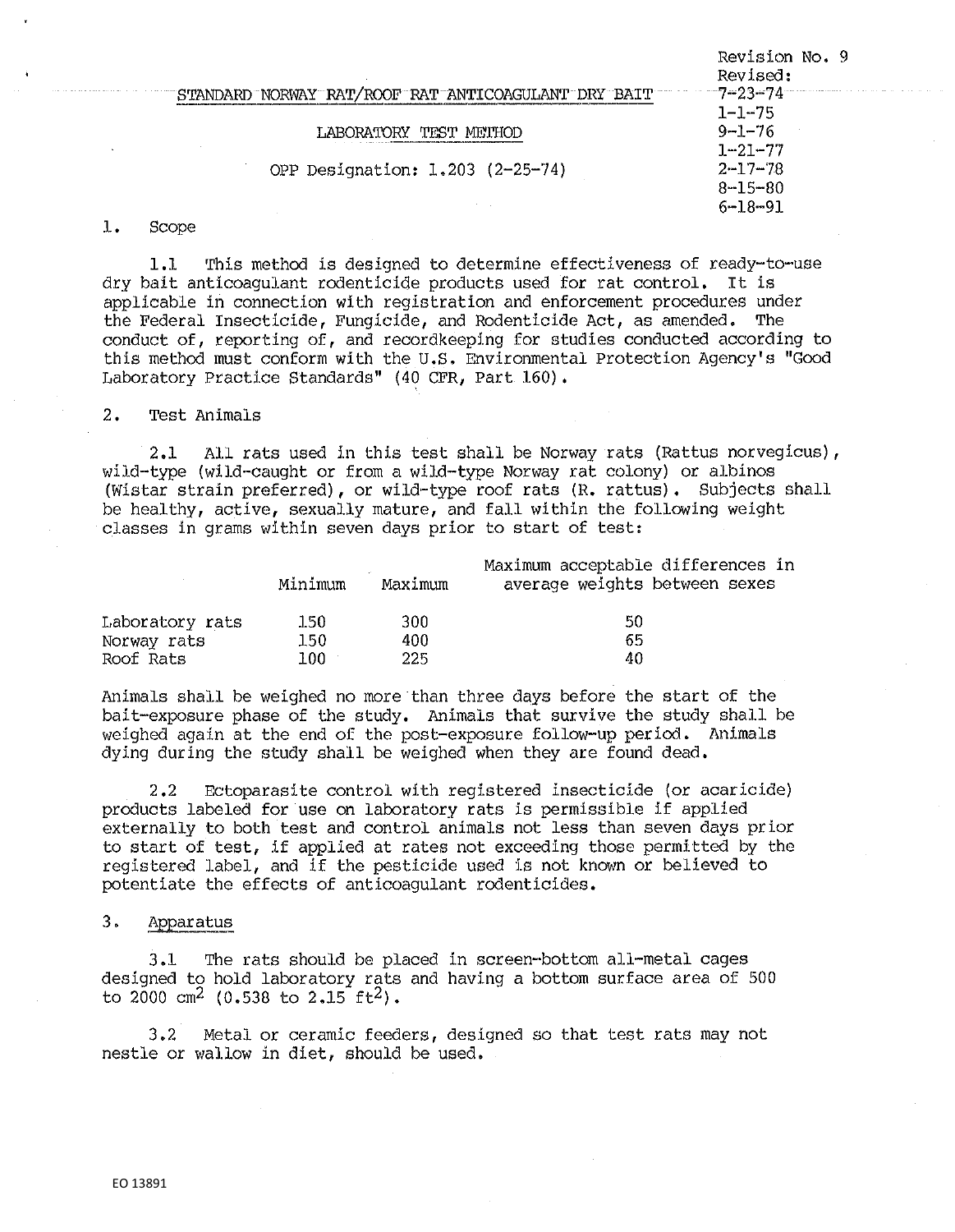## OPP 1.203

# 4. Pretest Holding Conditions

4,1 All rats used in this test method must be held, sexes separate, for observation in the laboratory for a period of at least one and not more than four weeks prior to testing. During the last seven days of this period, animals must be held under laboratory conditions (i.e., temperature, humidity, lighting, etc.) comparable to those of the animal testing room if not actually in the testing room, The test animals must not be fasted prior to testing, Water and a commercial rat diet must be available to them at all times, Do not use the standard OPP rat and mouse challenge diet for pretest feeding,

#### 5, Holding and Test Conditions

| 5.1 Temperature |  |  |                                  |  | 20 to 25° C. Strong air currents from |  |
|-----------------|--|--|----------------------------------|--|---------------------------------------|--|
|                 |  |  |                                  |  | heaters or air conditioners shall not |  |
|                 |  |  | blow directly onto test animals. |  |                                       |  |

Relative humidity 50 to 55%.

Light 12 h artificial light per day, not to exceed 2153 lx (200 ft candles) at cage location. Total reversing of the natural photoperiods of the test animals by timed lighting is not recommended.

5,2 The standard OPP rat and mouse challenge diet shall be composed of

| Cornmeal (whole yellow ground corn)                      | 65% by weight |
|----------------------------------------------------------|---------------|
| Rolled oat groats (ground)                               | 25% by weight |
| Sugar (10X powdered or confectioners,<br>$958 + purity)$ | 5% by weight  |
| Corn oil $(958 + purity)$                                | 5% by weight  |

Combine dry ingredients together, add oil, and thoroughly mix. Be certain that the mixing utensils are clean of contamination before preparing diet,

5.2.l. 'I'he whole (not degerminated) yellow ground corn shall be from the most recently available crop and be reasonably fresh ground. Seventy-five percent (+ 5%) shall pass through a No, 10 screen (J.O meshes to the inch or 2,54 cm) and 50% (+ 10%) shall be retained by a No. 20 screen (20 meshes to the inch), The remainder may be either larger or smaller than the screens mentioned,

5.2,2 The oats shall be steam rolled oat groats (oat seed with the hulls removed) coarsely ground after. the rolling process. Seventy-five percent (+ 5%) of the ground oats shall pass through a No. 5 screen (5 meshes to the inch) and 50% (+ 10%) shall be retained by a No. 20 screen (20 meshes to the inch). The remainder may be either larger or smaller than the screens mentioned.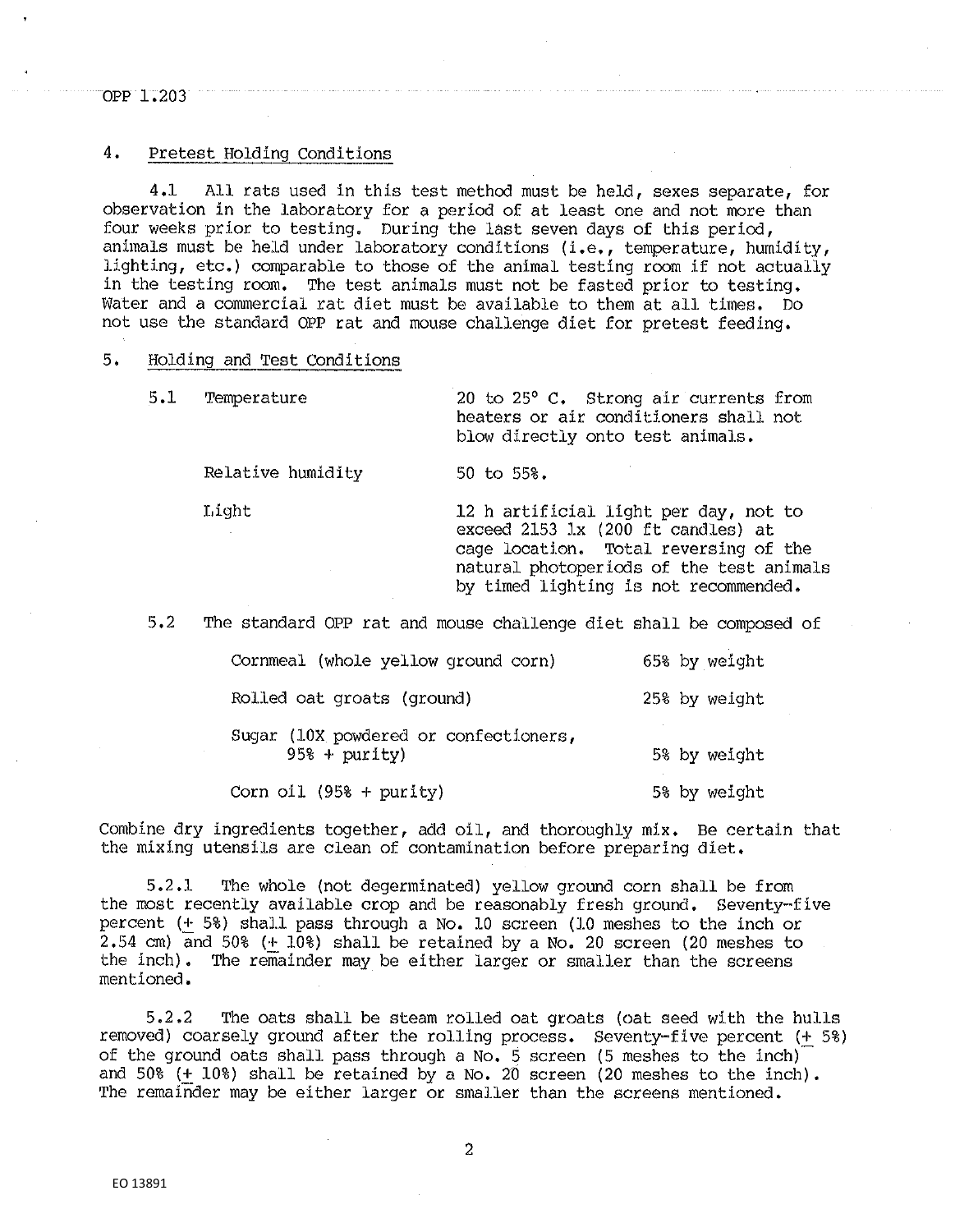#### OPP 1.203

5.2.3 The corn oil shall be of the type available as cooking oil, undiluted with other oils, and shall not be rancid.

5.2.4 The standard OPP rat and mouse challenge diet may be stored under refrigeration if it is to be used within three days of preparation. If it is to be held for longer periods, the diet shall be packaged in plastic containers (2.2 to 4.5 kg (5 to 10 lb) ·per container], tightly closed or sealed, and maintained at -18° c or below until it is to be used, It shall be at room temperature when offered to test or control animals. Challenge diets shall not be prepared and stored for longer than six months.

### 6. Procedure

6.1 A test group consists of a minimum of 20 rats (10 males, 10 females), individually caged, Include one untreated control test group of 20 rats (10 males, 10 females), individually caged, in each test. If a series of tests is being conducted at the same time on the same species, only one untreated control test group need be included. Acclimate all animals to test conditions for three days prior to exposure to toxicant, immediately following pretest holding period (4,1).

6.2 Water must be available to each animal at all times. Glass water bottles equipped with ball~type watering tubes are recommended. Gravity fed automatic or open-cup type waterers are not recommended.

6,3 The rodenticide bait and the standard OPP rat and mouse challenge diet are each offered to test rats in separate containers (3,2) on opposite sides of the front of the cage. The two containers must be identical in type and size. At. least 40 grams of bait and 40 grams of challenge diet must be available, in separate containers, to each test group animal per day. The control group must be offered only the EPA rat and mouse challenge diet. At least 40 grams of challenge diet should be available in each food container per day for control group subjects. The food offered in each container should be equal and consistent throughout the test. The gross weight of each container and its contained food must be determined daily and returned to the starting weight by addition of the given food. If food becomes fouled by urine or feces, replace food in each container. Record each day the quantity of each food consumed by each rat during the preceding 24 h. Weighing accuracy must be at least to the nearest 0,5 gram. Spilled food shall be recovered and weighed to establish exact food consumption data. Where food spillage is damp it shall be dried to approximately its original moisture content before weighing.

6.4 Reverse the position of the bait and standard OPP rat and mouse challenge diet containers in the cage every 24 h to offset possible feeding position preferences. The test rats must have a free choice between treated and untreated food.

6.5 Animals on test should not be subjected to undue or unnecessary stress from noise or human activities (i.e., movement). Human activity within the animal test room shall be minimal.

3